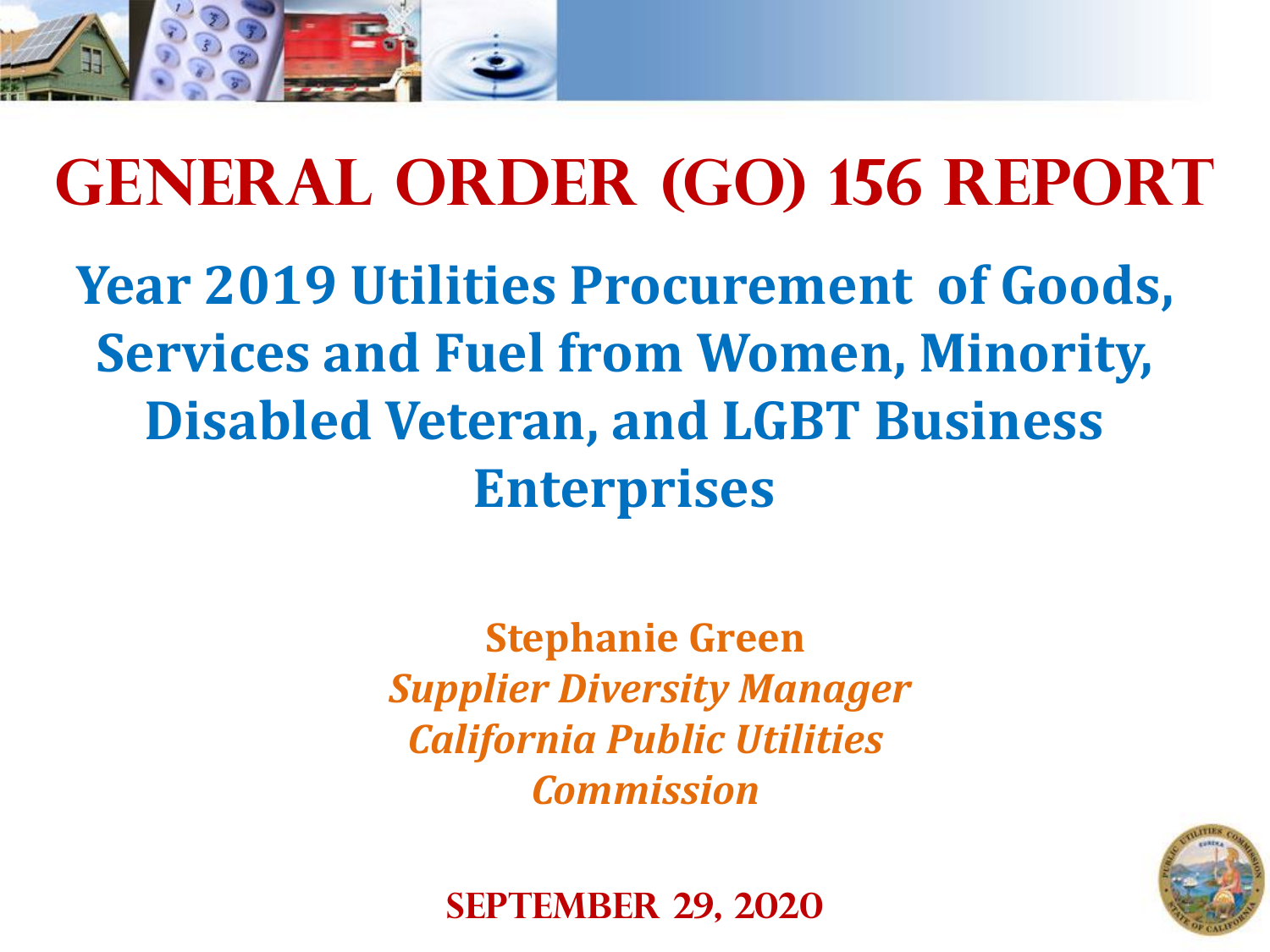

# **CPUC Utility Supplier Diversity Program**

General Order 156 (GO 156):

- Requires utility companies with gross revenues greater than \$25 million annually to have a Supplier Diversity Program
- Encourages utility companies to increase the utilization of Women, Minority, Disabled Veteran, and LGBT owned business enterprises (WMDVLGBTBE) in their procurement activities
- Requires the utility companies to submit an annual report describing their WMDVLGBTBE procurement performance
- Requires the CPUC to annually report to the legislature on the utility companies' WMDVLGBTBE procurement performance

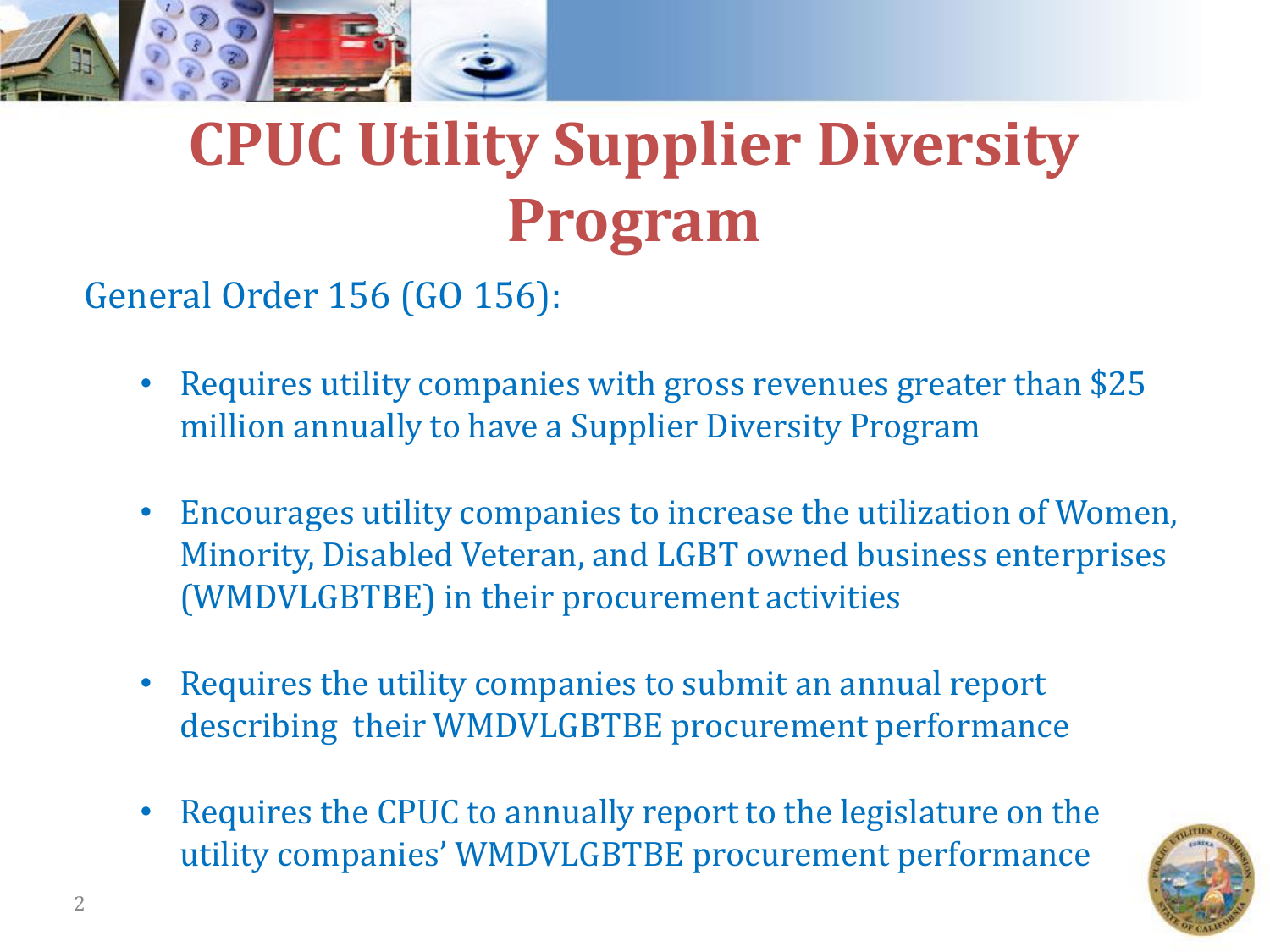

## **GO 156 Report to the Legislature**

- Describes utility companies progress in procuring from WMDVLGBTBEs based on an overall goal of 21.5%
	- **GO 156 Program goal**: participation of 15% minority, 5% women and 1.5% Disabled Veteran owned businesses
	- No goal for LGBT-owned businesses yet
- 31 utilities submitted their annual GO 156 report to CPUC

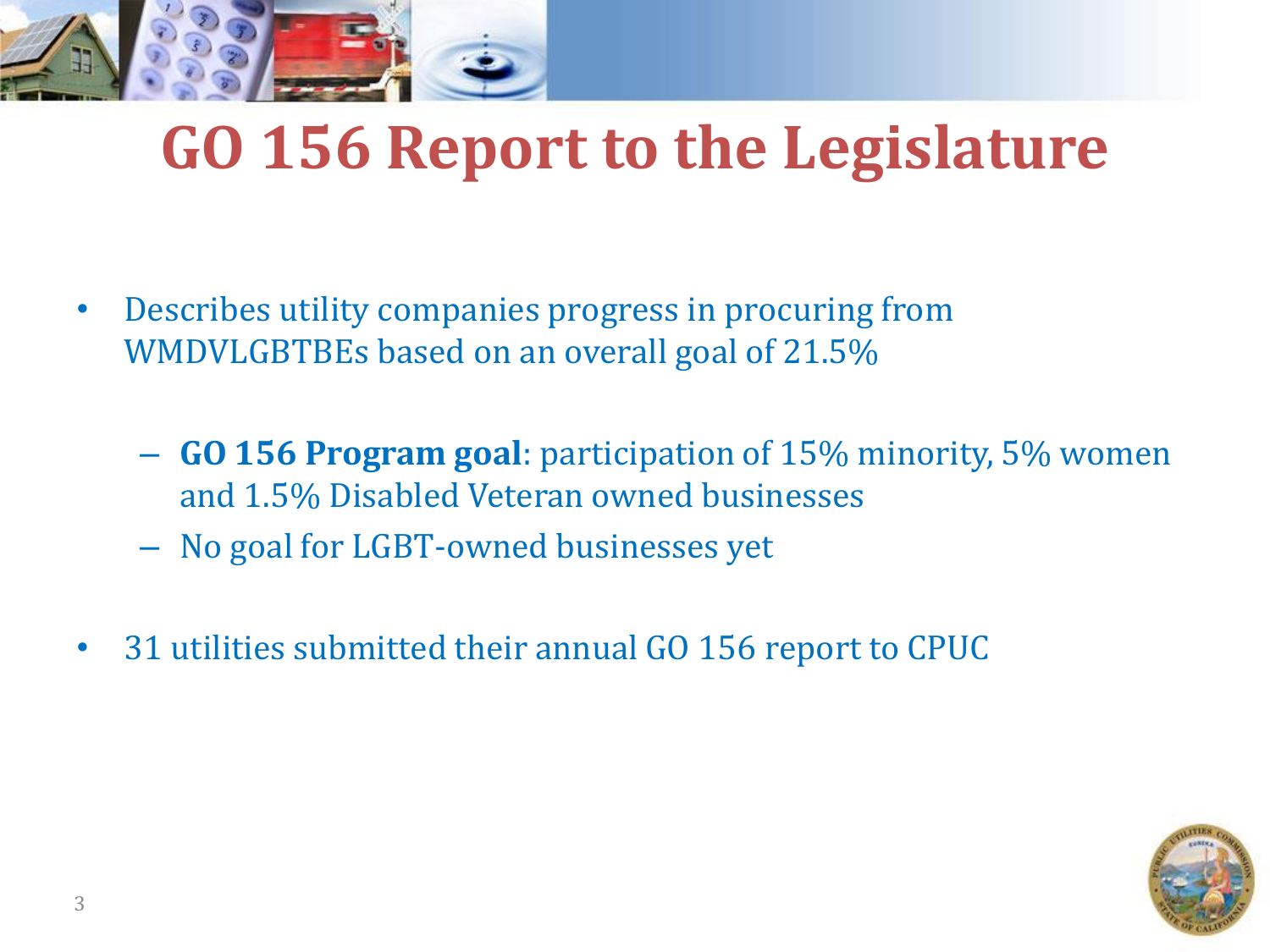

#### **2019 Utilities Diverse Procurement Overview**

2,769 total direct diverse suppliers



4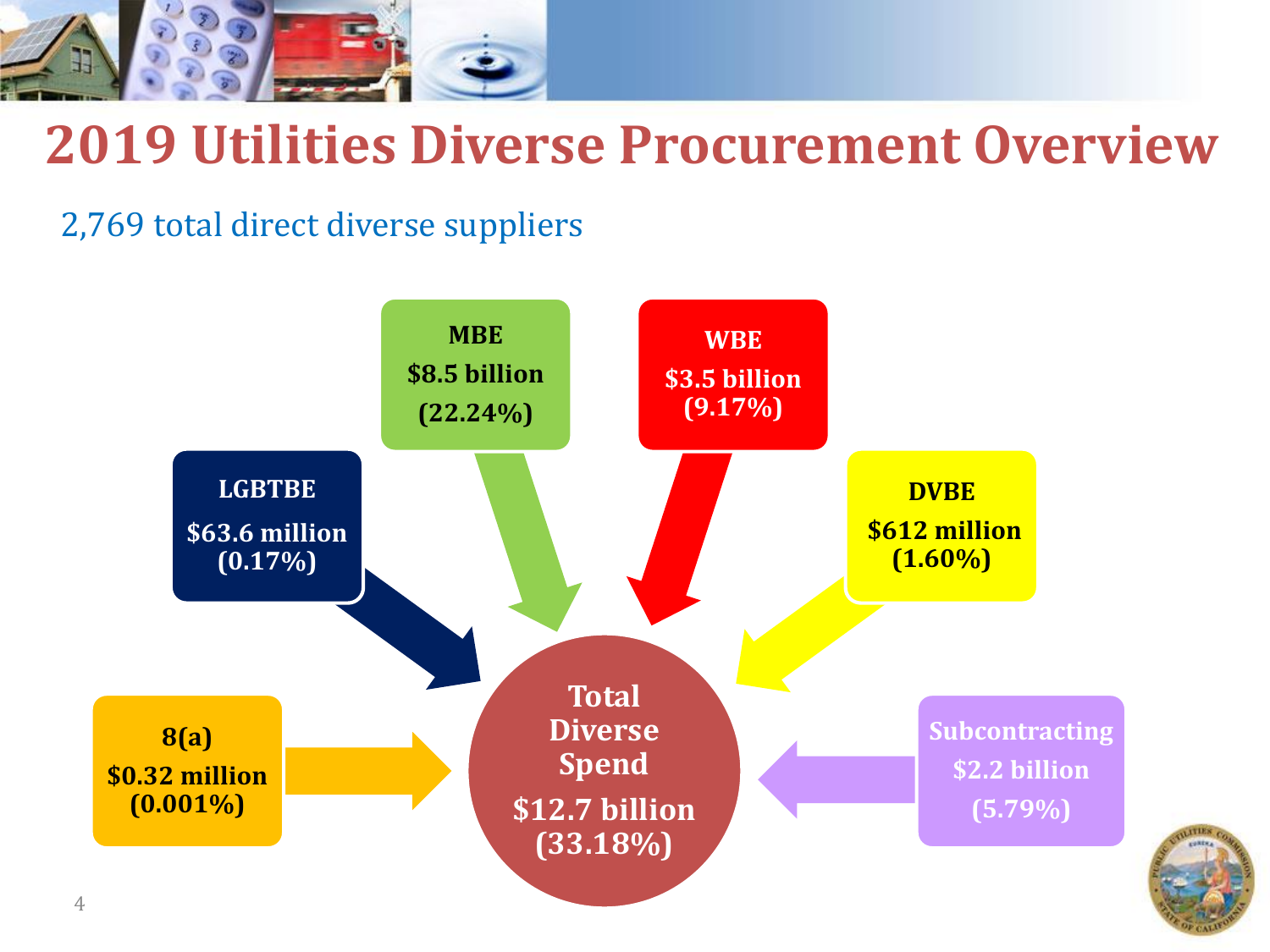

5

#### **2018/2019 Utilities Diverse Procurement**



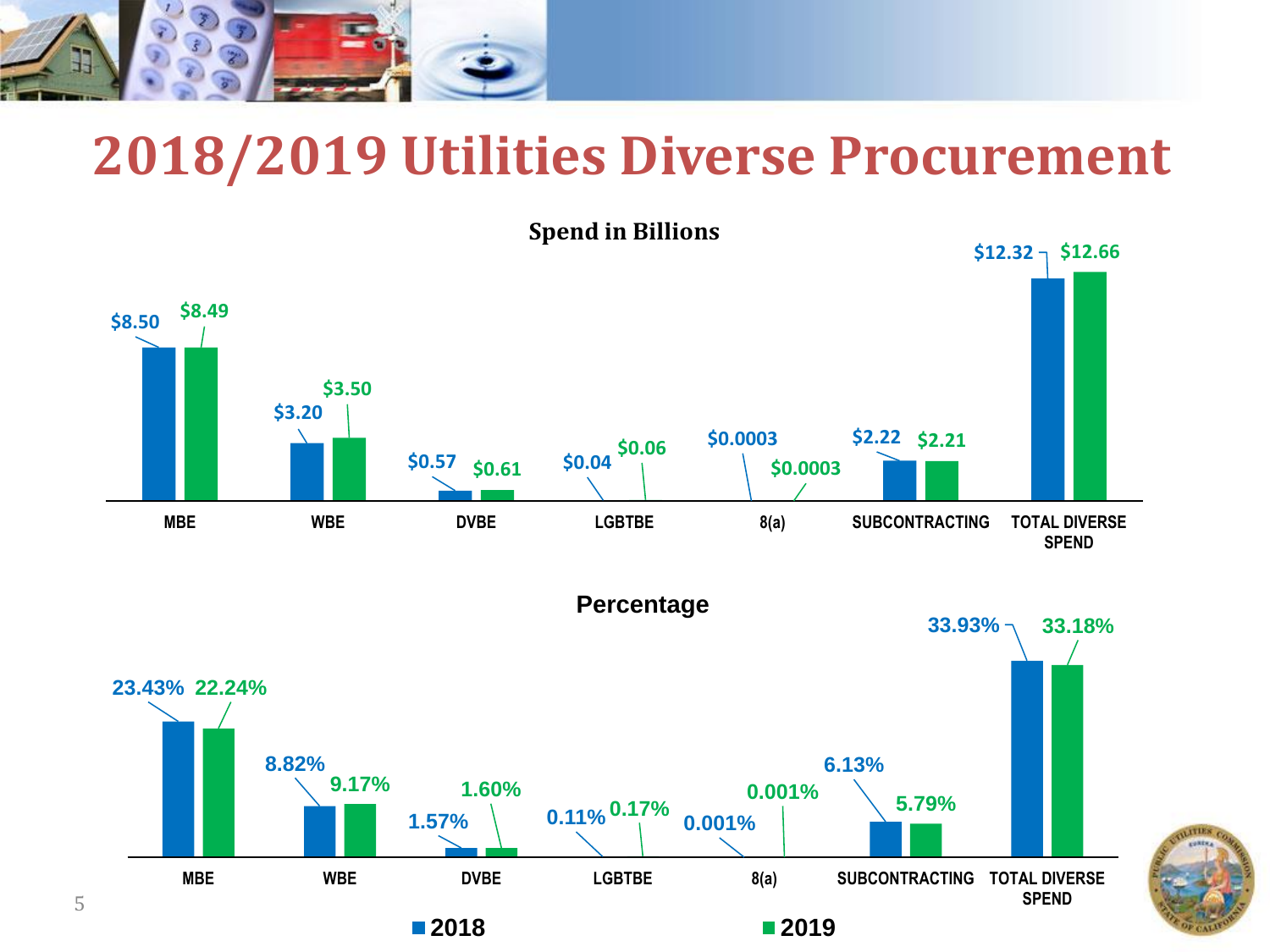

## **2019 Top 10 Performers**



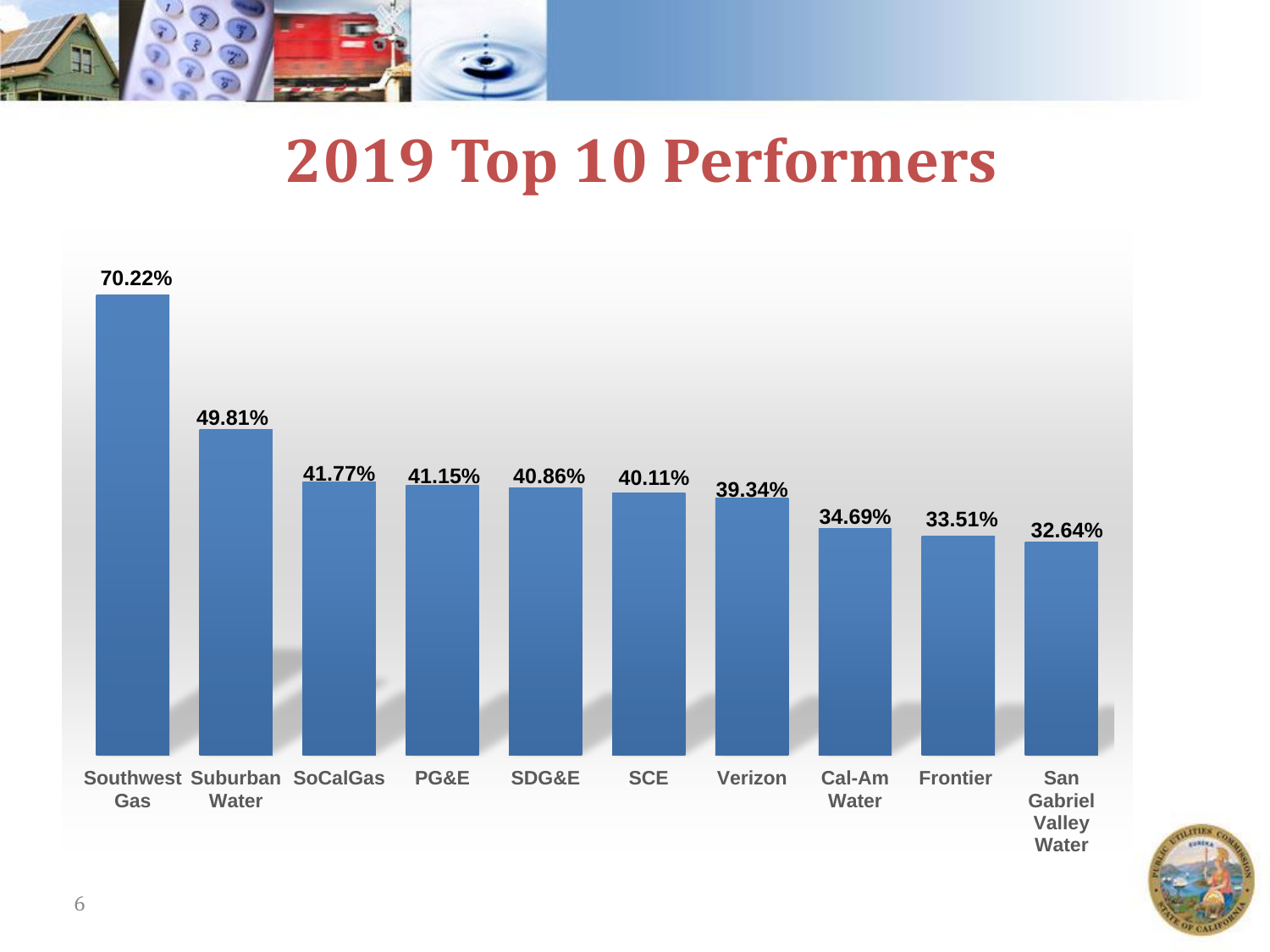

## **Utilities with the least WMDVLGBTBE Procurement in 2019**



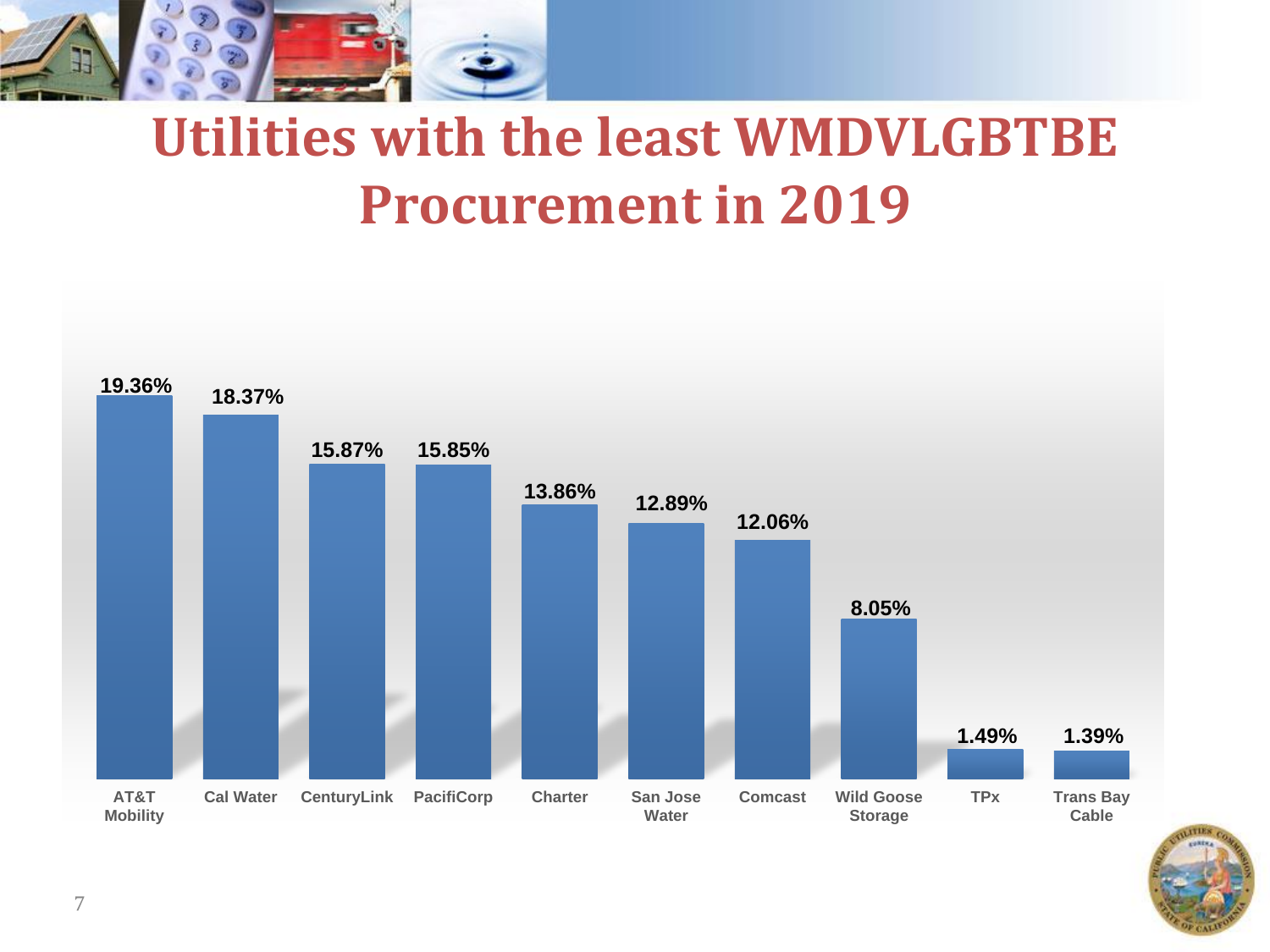

## **Utilities Who Met All Three Goals in 2019**

|                           | 15% Minority 5% Women |            | <b>1.5% DVBE</b> |
|---------------------------|-----------------------|------------|------------------|
| <b>Cal-Am Water</b>       | 19.9%                 | 11.6%      | $2.7\%$          |
| <b>Frontier</b>           | 16.9%                 | <b>15%</b> | 1.6%             |
| <b>Golden State Water</b> | <b>19.2%</b>          | $7.7\%$    | $2\%$            |
| PG&E                      | 25.2%                 | 12.1%      | 3.6%             |
| <b>SDG&amp;E</b>          | 23.7%                 | <b>12%</b> | 4.7%             |
| <b>SCE</b>                | 22.2%                 | <b>16%</b> | 1.8%             |
| <b>SoCalGas</b>           | 25.7%                 | 12.6%      | 3.4%             |
| <b>Southwest Gas</b>      | 15.4%                 | 7.1%       | 47.8%            |